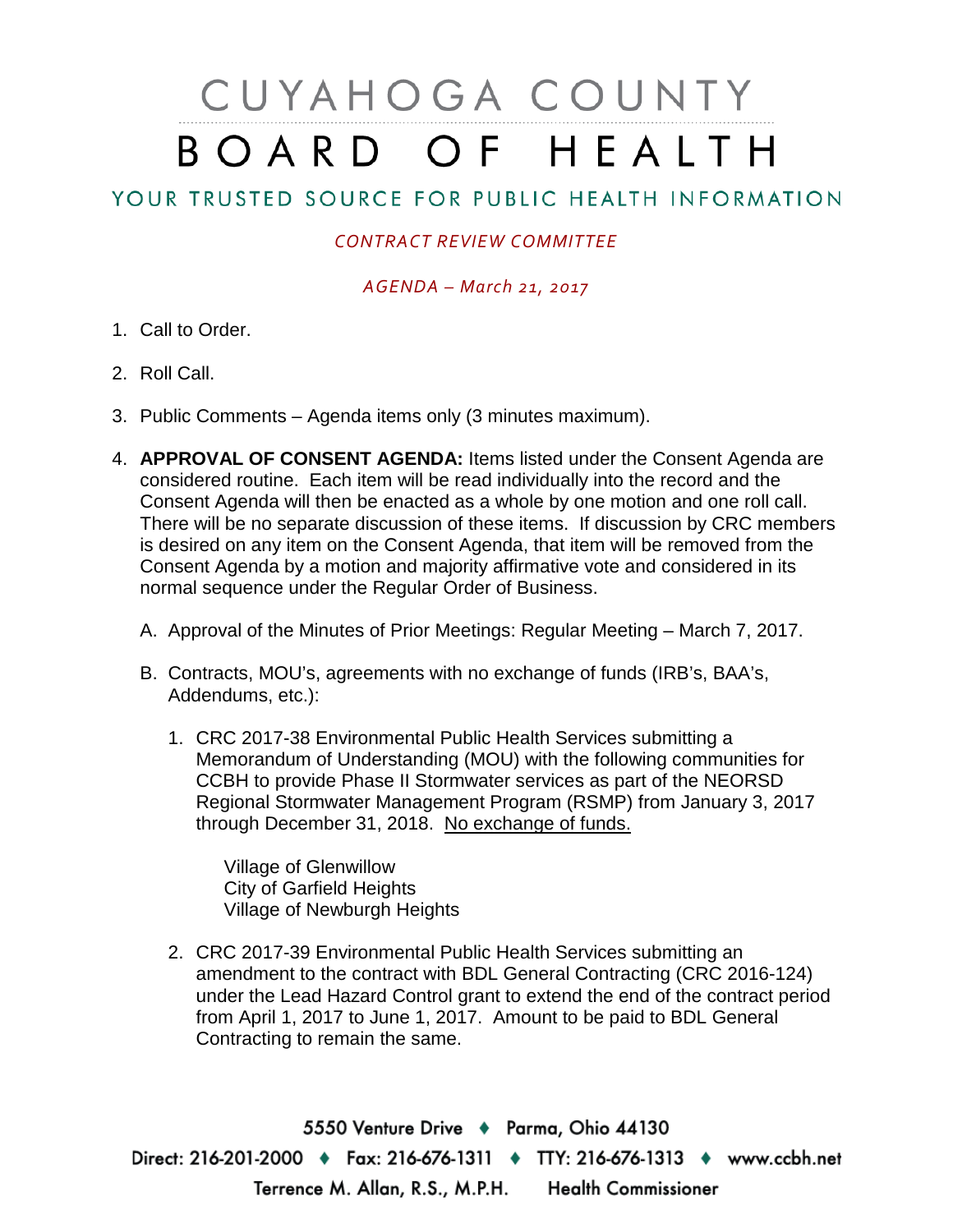3. CRC 2017-40 Epidemiology, Surveillance and Informatics Services submitting a data deposit agreement with Case Western Reserve University to govern the provision and use of data files effective March 1, 2017 as listed in Exhibit A of the agreement. No exchange of funds.

#### 5. **CONTRACTS AND AWARDS:**

A. Tabled Items

None

- B. New Items For Review
	- 1. Bid/Quote Openings ≥ \$25,000.00

None

- 2. Bid/Quote Openings < \$25,000.00
	- a. CRC 2017-41 HIP-Cuyahoga Evaluation Services RFQ# 12/16/2016

#### *Lead Program*

- b. CRC 2017-42 1265 East 134<sup>th</sup> St. East Cleveland, Ohio 44112
- c. CRC 2017-43 18816 Waterbury Avenue Maple Heights, Ohio 44137
- d. CRC 2017-44 10411 Plymouth Ave. Garfield Heights, Ohio 44125
- e. CRC 2017-45 1448 E. 135<sup>th</sup> St. East Cleveland, Ohio 44112
- 3. Expenditures: Contracts < \$25,000.00

None

5550 Venture Drive ♦ Parma, Ohio 44130 Direct: 216-201-2000 ♦ Fax: 216-676-1311 ♦ TTY: 216-676-1313 ♦ www.ccbh.net Terrence M. Allan, R.S., M.P.H. Health Commissioner